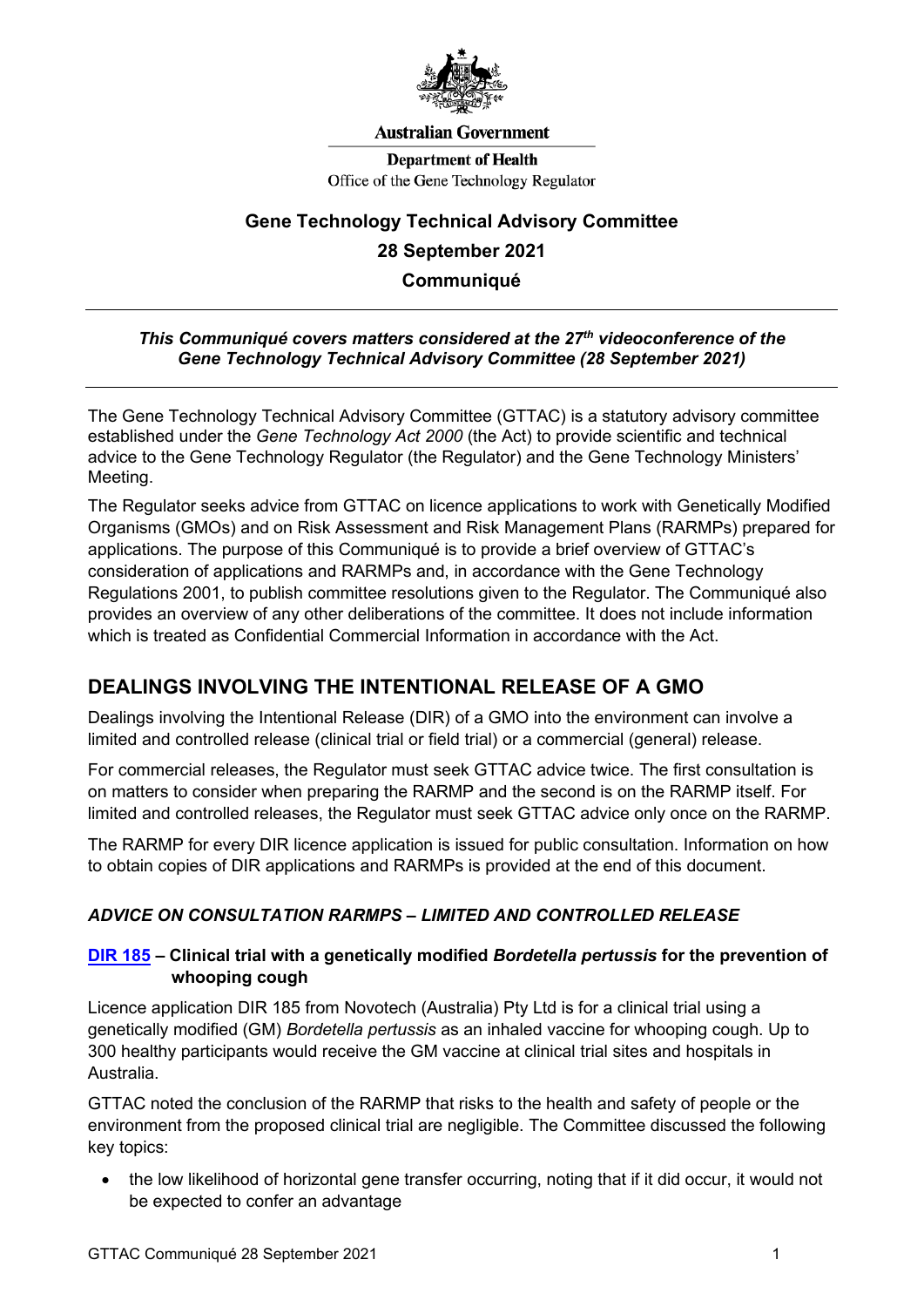- the low likelihood of GMO being able to colonise anyone accidentally exposed to it
- the presence of an antibiotic resistance gene, noting this is present in the non-GM parental strain
- the potential for exposure by needle-stick injury or aerosolisation of the GMO in the administration room.

#### **Resolutions**

- The committee agrees that the risk of the GMO causing disease from accidental exposure is negligible.
- The risk assessment identifies all plausible risk scenarios by which the proposed dealings could potentially give rise to risks relating to the health and safety of people or the environment.
- The committee agrees that the limits and controls proposed in the draft licence are appropriate for the clinical trial.
- The Regulator should consider clarifying the potential for horizontal gene transfer.
- The committee agrees with the overall conclusion of the RARMP.

## **DEALINGS NOT INVOLVING THE INTENTIONAL RELEASE OF A GMO**

The Regulator may seek GTTAC advice on RARMPs prepared for an application for Dealings Not involving an Intentional Release (DNIR) into the environment. DNIR licences include research work with GMOs undertaken in physical containment facilities (e.g. certified by the Regulator) or clinical trials undertaken in clinical facilities.

#### *ADVICE ON DNIR RARMPS*

#### **DNIR 646 – Two types of split gene drive for** *Drosophila melanogaster* **lab experiments**

The University of Melbourne has applied for a licence to investigate two types of split gene drive for *D. melanogaster* in a PC2 invertebrate facility.

GTTAC noted that the RARMP concludes that the proposed dealings pose negligible risks to the health and safety of people and the environment as a result of gene technology. The Committee discussed the potential for off-target effects from Cas9 and agreed that the risk would remain low. GTTAC considered the proposed physical containment practices would reduce the likelihood of GMOs being released.

#### **Resolutions**

- The risk assessment identifies all plausible risk scenarios by which the proposed dealings could potentially give rise to risks relating to the health and safety of people or the environment.
- The committee agrees that the proposed containment of the GM Drosophila is appropriate.
- The committee did not identify additional relevant information that should be considered.
- The committee agrees with the overall conclusion of the RARMP.